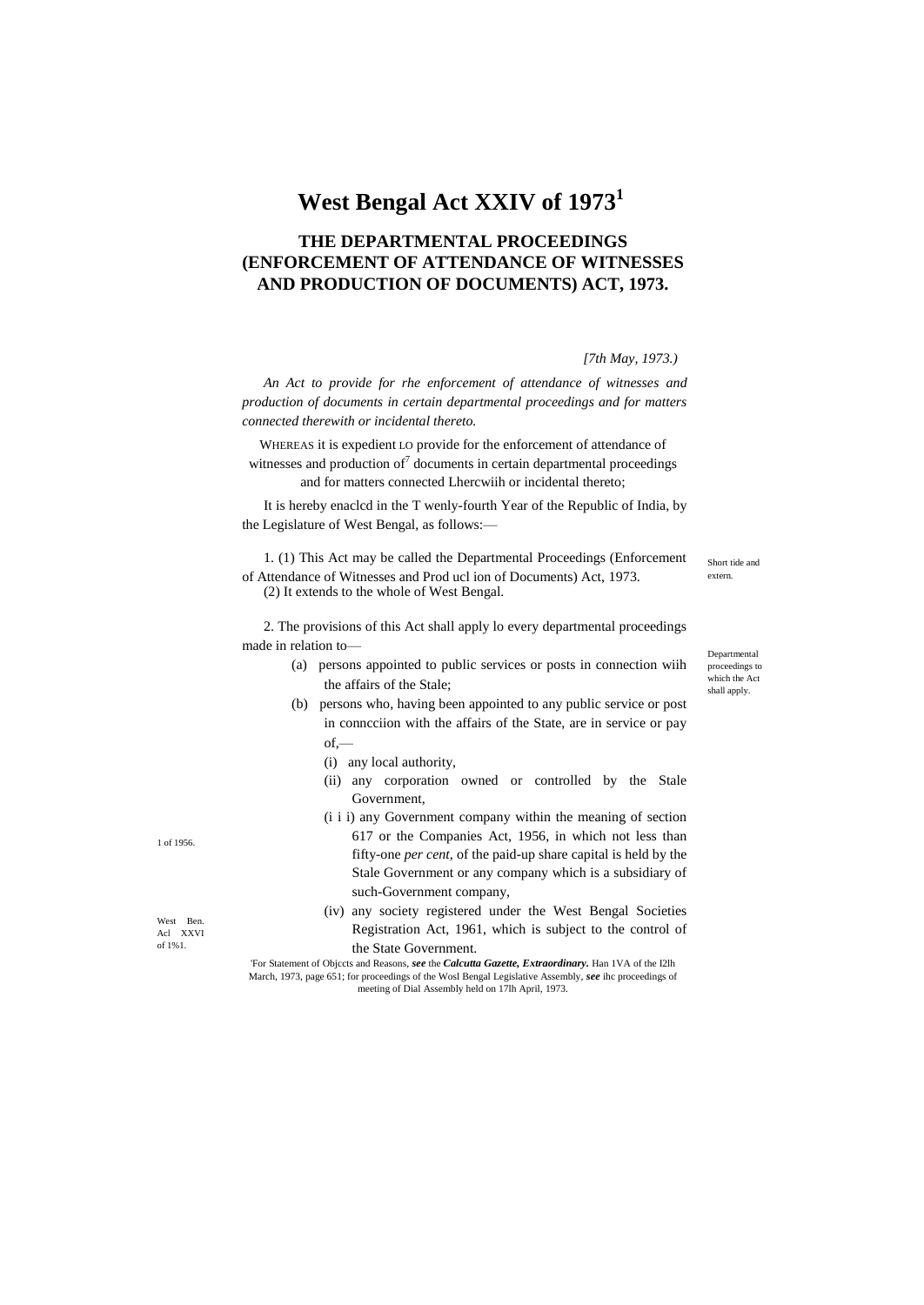#### 490 *The Departmental Proceedings (Enforcement of Attendance of Witnesses and Production of Documents) Act, 1973.*

**[West Ben. A.ct**

5 of tm

#### *(Sections 3-5.)*

Definitions. **3.** For the purposes of [his Act,—

|                   |                                           |  |  |  | (a) "departmental proceedings" mean proceedings held under and in |  |  |  |  |  |
|-------------------|-------------------------------------------|--|--|--|-------------------------------------------------------------------|--|--|--|--|--|
| accordance willi— |                                           |  |  |  |                                                                   |  |  |  |  |  |
|                   | $\sim$ $\sim$ $\sim$ $\sim$ $\sim$ $\sim$ |  |  |  |                                                                   |  |  |  |  |  |

(i) any law made by Parliament or by the State Legislature

or any rule made under any such taw, or (ii) any rule made under the proviso to article 309, or continued under article 313, of the Constitution of India,

into any allegation of lack of integrity, insubordination or dereliction of duty in any manner whatsoever, against any person to whom this Act applies;

- (b) "inquiring authority" means an officer or authority appointed by the State Government or by any officer or authority subordinate lo lhat Government to hold departmental proceedings and includes any officer or authority who is empowered by or under any law or rule for the time being in force lo hold such inquiry;
- (c) "lack of integrity" includes bribery or corruption.

*4,* (1) Where the State Government is ofopinion that for the purposes of any departmental proceedings it is necessary 10 summon as witnesses, or call for any document from. any c I ass or category of persons, it may, by notification in the *Official Gazette,* authorise the inquiring authority to exercise the power specified in section 5 in relation to any person within such class or category and thereupon the inquiring authority may exercise such power at any stage of the departmental proceedings.

(2) The power conferred on the Slate Government by sub-scction ([) may also be exercised by such authority, not being an authority inferior **10** the appointing authority in relation to the person against whom the departmental proceedings are being held, as Ihe State Government may, by notification in the *Official Gazette,* specify in this behalf.

5. (1) Every inquiring authority authorised under section 4 (hereinafterreferred lo as the "authorised inquiring authority") shall have the same powers as are vested in a civil court under ihe Code of Civil Procedure, 1908, while trying a suit, in respect of the following matters, namely:—

- (a) ihe summoning and enforcing the attendance of any witness and examining him on oalh;
- (b) requiring the discovery and production of any document or other material which is producible as evidence;

(c) the requisitioning of any public record from any court or oFficc,

Power ill Stale Government to authorise (he exercise of powers specified in section 5.

authorised inquiring authority to enforce attendance a witnesses and production of documents.

Power of